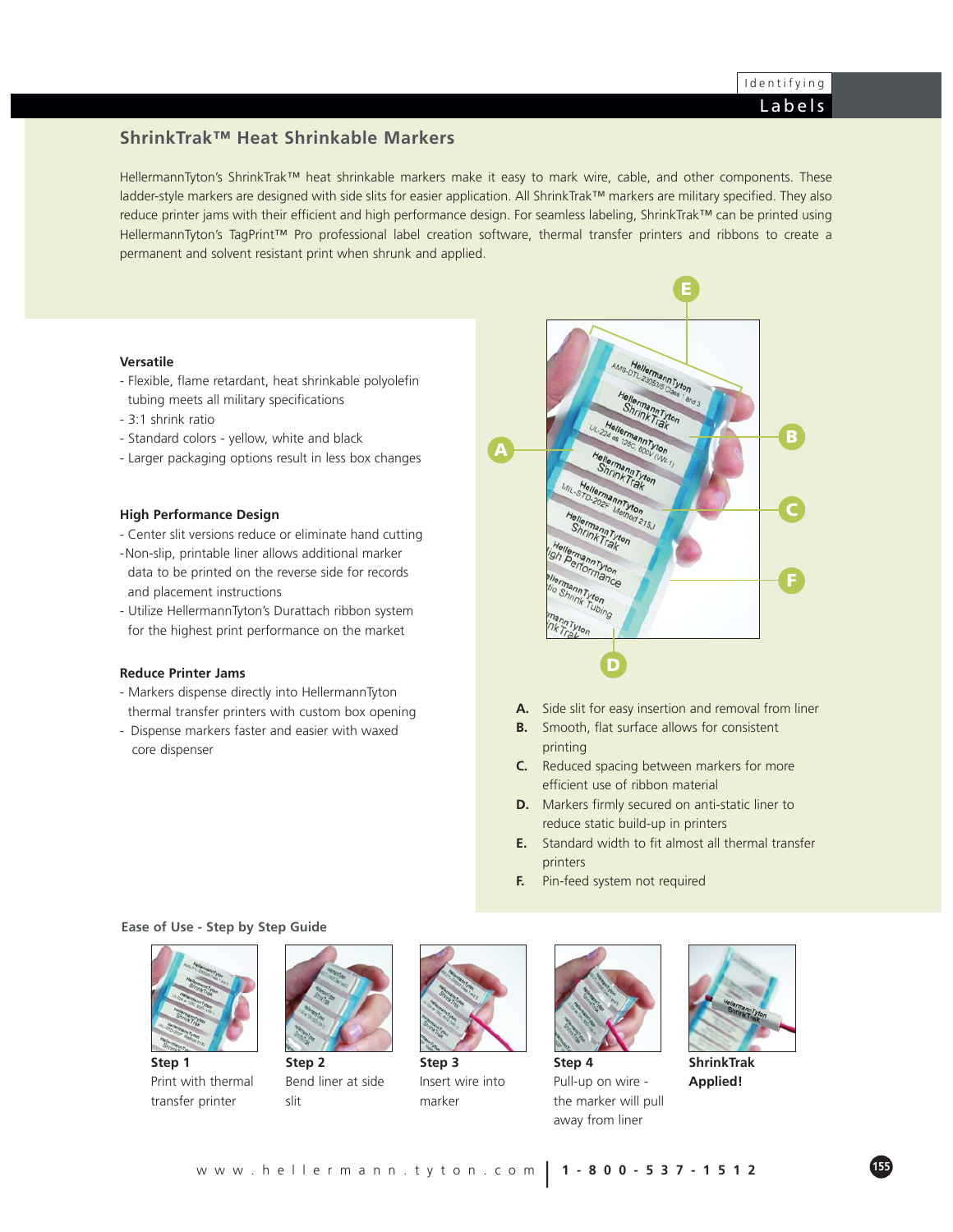## **ShrinkTrak™ Heat Shrinkable Markers** *continued*

| Material Data              | ×онs                                           |
|----------------------------|------------------------------------------------|
| Material                   | Polyolefin, cross-linked (POX)                 |
| Product Thickness          | 3 mil total thickness                          |
| Shrink Temperature         | +194 °F (+90 °C)                               |
| (nominal)                  |                                                |
| Operating Temperature      | -67 °F to +275 °F (-55 °C to +135 °C)          |
|                            |                                                |
| Flame Retardant            | Yes                                            |
| Flammability               | <b>UL224 VW1</b>                               |
| Flexibility                | flexible                                       |
| Abrasion Resistance        | Good                                           |
| Solvent Resistance         | Good                                           |
| Standard Colors            | White, Yellow & Black                          |
| *For other colors, contact |                                                |
| HellermannTyton            |                                                |
| UL Rating                  | Meets UL-224 as +257 °F (+125 °C), 600V (VW-1) |
| Certification              | AMS-DTL-23053/5 Class 1 and 3, SAE-AS81531,    |
|                            | MIL-STD-202G Method 215K                       |

### **Recommended Thermal Transfer Ribbons**

| TT320SM Printer   | TT1210 or other  |
|-------------------|------------------|
| TTDTHOUTSM        | thermal transfer |
| T822OUTSM         | printer          |
| <b>TTHSTOUTSM</b> | <b>TTDTHOUT</b>  |
| TT900OUTSM        | <b>TT822OUT</b>  |
|                   | <b>TTHSTOUT</b>  |
|                   | <b>TT900OUT</b>  |



| ShrinkTrak Specifications                                                                  |                                      |                                                      |                                     |                                                        |                             |                                        |                                       |
|--------------------------------------------------------------------------------------------|--------------------------------------|------------------------------------------------------|-------------------------------------|--------------------------------------------------------|-----------------------------|----------------------------------------|---------------------------------------|
| <b>Diameter Size</b>                                                                       | 0.125''                              | 0.187''                                              | 0.25''                              | 0.375''                                                | 0.50''                      | 0.75''                                 | 1.0"                                  |
| Wire Size Range<br>(AWG/MCM)                                                               | $18 - 22$<br>$(.044 - 1)$            | $12 - 18$<br>$(.063 - .17)$                          | $10 - 16$<br>$(.083 - .230)$        | $8 - 14$<br>$(.122 - .340)$                            | $2 - 10$<br>$(.166 - .470)$ | 6-0000<br>$(.25 - .725)$               | $1 - 400$<br>$(.330 - .876)$          |
| Inside Diameter as<br>Supplied In.<br>$(mm)^*$                                             | $0.118 + 0.024$<br>$(3.0 +/- 0.6)$   | $0.177 + - 0.032$<br>$(4.5 + - 0.8)$                 | $0.236 + 0.040$<br>$(6.0 +/- 1.0)$  | $0.354 + 0.040$ 0.470 + $-0.024$<br>$(9.0 +/- 1.0)$    | $(12.0 +/- 1.0)$            | $0.732 +/- 0.040$<br>$(18.6 +/- 1.0)$  | $1.024 +/- 0.040$<br>$(26.0 +/- 1.0)$ |
| Inside Diameter<br>After Recovery In.<br>(mm)                                              | 0.043<br>(1.0)                       | 0.063<br>(1.6)                                       | 0.083<br>(2.1)                      | 0.122<br>(3.1)                                         | 0.166<br>(4.2)              | 0.25<br>(6.35)                         | 0.33<br>(8.3)                         |
| Wall Thickness<br>After Recovery In.<br>(mm)                                               | $0.0209 + 0.040$<br>$(.53 +/- 0.10)$ | $0.026 +/- 0.004$<br>$(.65 +/- 0.10)$                | $0.028 + 0.004$<br>$(.71 +/- 0.10)$ | $0.031 +/- 0.006$ 0.033 +/- 0.006<br>$(0.78 +/- 0.15)$ | $(0.83 +/- 0.15)$           | $0.036 +/- 0.006$<br>$(0.91 +/- 0.15)$ | $0.039 +/- 0.006$<br>$(.99 +/- 1.6)$  |
| Overall Width<br>$In.$ ( $mm$ )                                                            | $(5.3 +/- 1.0)$                      | $0.209 +/- 0.040$ 0.303 +/- 0.052<br>$(7.7 +/- 1.3)$ | $0.398 + 0.063$<br>$(10.1 +/- 1.6)$ | $0.587 + 0.063 \mid 0.776 + 0.063$<br>$(14.9 +/- 1.6)$ | $(19.7 +/- 1.6)$            | $1.21 +/- 0.063$<br>$(30.8 +/- 1.6)$   | $1.63 + - 0.063$<br>$(41.38 +/- 1.6)$ |
| Overall Height                                                                             | 0.020                                | 0.020                                                | 0.020                               | 0.022                                                  | 0.023                       | 0.025                                  | 0.03                                  |
| $In.$ ( $mm$ )                                                                             | (0.508)                              | (0.508)                                              | (0.508)                             | (0.558)                                                | (0.582)                     | (0.63)                                 | (0.76)                                |
| Dimensional<br>Reference (if the<br>wire or cable<br>diameter is less<br>than or equal to) | ∩                                    | ( )                                                  |                                     |                                                        |                             |                                        |                                       |



\* Contact HellermannTyton for custom color options.

\*\* Meets printer performance requirements of SAE-AS81531 using the ribbons listed above in any thermal transfer printer, including HellermannTyton's TT320SM and TT1210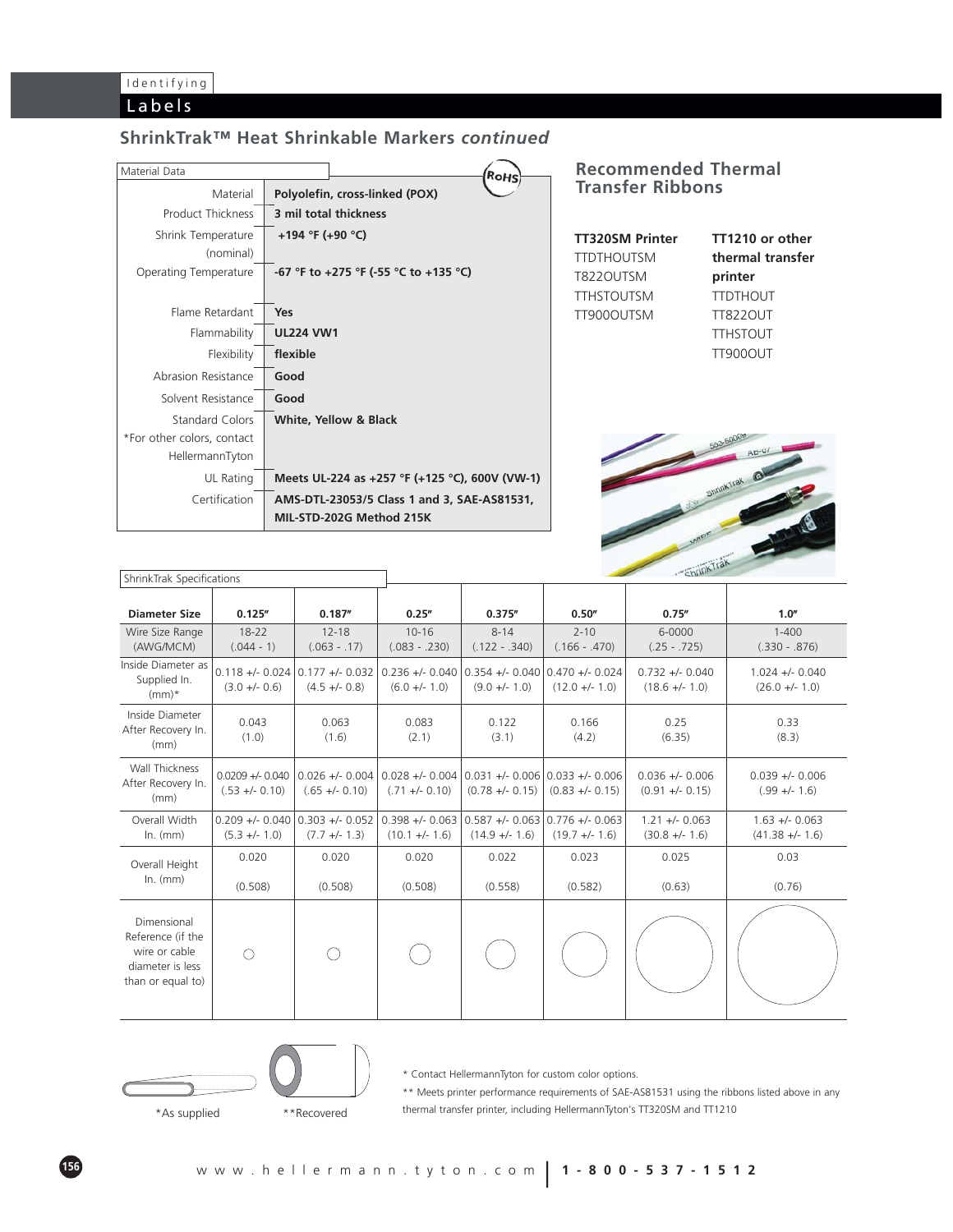# **ShrinkTrak™ Heat Shrinkable Markers** *continued*



| Product Selection                      |           |                      |                            |                    |                          |       |                    |        |              |      |
|----------------------------------------|-----------|----------------------|----------------------------|--------------------|--------------------------|-------|--------------------|--------|--------------|------|
|                                        |           |                      | <b>Cross Ref to Former</b> |                    |                          |       | Width (W)          |        | Height (H)   |      |
| Article No.<br>Part No.<br><b>Type</b> |           | Part No.             | Color                      | <b>Center Slit</b> | In.                      | (mm.) | In.                | (mm.)  | Pkg. Qty.    |      |
| 0.125" (3.17mm) - Outside Diameter     |           |                      |                            |                    |                          |       |                    |        |              |      |
| 553-50001                              | 553-50001 | HST3-1BK             | <b>THS-610BM</b>           | <b>Black</b>       | $\overline{\phantom{a}}$ | 1.9'' | (48.26)            | .235"  | (5.97)       | 250  |
| 553-50002                              | 553-50002 | HST3-1WH             | THS-610W                   | White              | ÷.                       | 1.9'' | (48.26)            | .235"  | (5.97)       | 250  |
| 553-50003                              | 553-50003 | HST3-1WH             | THS-610W10C                | White              | ÷.                       | 1.9'' | (48.26)            | .235"  | (5.97)       | 1000 |
| 553-50078                              | 553-50078 | HST3-1WH             | THS-610W25C                | White              |                          | 1.9'' | (48.26)            | .235"  | (5.97)       | 2500 |
| 553-50004                              | 553-50004 | HST3-1WH-S           | <b>THS-610WP</b>           | White              | Single                   | .95"  | (24.1)             | .235"  | (5.97)       | 500  |
| 553-50074                              | 553-50074 | HST3-1WH-S           | THS-610WP10C               | White              | Single                   | .95'' | (24.1)             | .235"  | (5.97)       | 2000 |
| 553-50067                              | 553-50067 | HST3-1WH-S           | THS-610WP25C               | White              | Single                   | .95"  | (24.1)             | .235"  | (5.97)       | 5000 |
| 553-50070                              | 553-50070 | HST3-1WH-2S          | THS-610W2P                 | White              | Double                   | .63'' | (16.08)            | .235'' | (5.97)       | 750  |
| 553-50075                              | 553-50075 | HST3-1WH-2S          | THS-610W2P10C              | White              | Double                   | .63'' | (16.08)            | .235"  | (5.97)       | 3000 |
| 553-50063                              | 553-50063 | <b>HST3-1WH-3S</b>   | THS-610W3P                 | White              | Triple                   |       | .475" (12.07)      | .235"  | (5.97)       | 1000 |
| 553-50088                              | 553-50088 | HST-32WH3S10C        | THS-610W3P10C              | White              | Triple                   |       | .475" (12.07)      | .235'' | (5.97)       | 4000 |
| 553-50006                              | 553-50006 | HST3-1YE             | THS-610Y10C                | Yellow             |                          | 1.9'' | (48.26)            | .235'' | (5.97)       | 1000 |
| 553-50005                              | 553-50005 | HST3-1YE             | <b>THS-610Y</b>            | Yellow             | ä,                       | 1.9'' | (48.26)            | .235'' | (5.97)       | 250  |
| 553-50007                              | 553-50007 | HST3-1YE-S           | <b>THS-610YP</b>           | Yellow             | Single                   | .95'' | (24.1)             | .235'' | (5.97)       | 500  |
| 553-50076                              | 553-50076 | HST3-1YE-S           | THS-610YP10C               | Yellow             | Single                   | .95'' | (24.1)             | .235'' | (5.97)       | 2000 |
| 553-50071                              | 553-50071 | <b>HST3-1WH-2S</b>   | THS-610Y2P                 | Yellow             | Double                   | .63'' | (16.08)            | .235'' | (5.97)       | 750  |
| 553-50077                              | 553-50077 | <b>HST3-1YE-2S</b>   | THS-610Y2P10C              | Yellow             | Double                   | .63'' | (16.08)            |        | .235" (5.97) | 3000 |
| 0.187" (4.74 mm) - Outside Diameter    |           |                      |                            |                    |                          |       |                    |        |              |      |
| 553-50008                              | 553-50008 | <b>HST4.8-16BK</b>   | <b>THS-615BM</b>           | <b>Black</b>       | ÷,                       | 1.9'' | (48.26)            |        | .312" (7.92) | 250  |
| 553-50009                              | 553-50009 | <b>HST4.8-16WH</b>   | <b>THS-615W</b>            | White              | ٠                        | 1.9'' | (48.26)            | .312'' | (7.92)       | 250  |
| 553-50010                              | 553-50010 | <b>HST4.8-16WH</b>   | THS-615W10C                | White              | $\overline{\phantom{m}}$ | 1.9'' | (48.26)            | .312'' | (7.92)       | 1000 |
| 553-50177                              | 553-50177 | <b>HST4.8-1WH</b>    | THS-615W30C                | White              |                          | 1.9'' | (48.26)            | .312"  | (7.92)       | 3000 |
| 553-50079                              | 553-50079 | <b>HST4.8-1WH</b>    | THS-615W50C                | White              |                          | 1.9'' | (48.26)            | .312'' | (7.92)       | 5000 |
| 553-50011                              | 553-50011 | HST4.8-16WH-S        | <b>THS-615WP</b>           | White              | Single                   | .95"  | (24.1)             | .312'' | (7.92)       | 500  |
| 553-50080                              | 553-50080 | HST4.8-1WH-2S        | <b>THS-615WP10C</b>        | White              | Single                   | .95'' | (24.1)             | .312"  | (7.92)       | 2000 |
| 553-50068                              | 553-50068 | HST4.8-1WH-2S        | THS-615W2P                 | White              | Double                   |       | .633" (16.08)      | .312'' | (7.92)       | 750  |
| 553-50072                              | 553-50072 | <b>HST4.8-1WH-2S</b> | THS-615W2P10C              | White              | Double                   |       | $.633''$ $(16.08)$ | .312'' | (7.92)       | 3000 |
| 553-50064                              | 553-50064 | HST4.8-1WH-3S        | <b>THS-615W3P</b>          | White              | Triple                   |       | .475" (12.07)      | .312'' | (7.92)       | 1000 |
| 553-50081                              | 553-50081 | HST4.8-1WH-3S        | THS-615W3P10C              | White              | Triple                   |       | .475" (12.07)      | .312'' | (7.92)       | 4000 |
| 553-50013                              | 553-50013 | HST4.8-1.6YE         | THS-615Y10C                | Yellow             |                          | 1.9'' | (48.26)            | .312'' | (7.92)       | 1000 |
| 553-50012                              | 553-50012 | HST4.8-16YE          | <b>THS-615Y</b>            | Yellow             |                          | 1.9'' | (48.26)            | .312"  | (7.92)       | 250  |
| 553-50014                              | 553-50014 | HST4.8-1.6YE-S       | <b>THS-615WP</b>           | Yellow             | Single                   | .95"  | (24.1)             | .312'' | (7.92)       | 500  |
| 553-50069                              | 553-50069 | HST4.8-1YE-2S        | THS-615Y2P                 | Yellow             | Double                   |       | .633" (16.08)      | .312'' | (7.92)       | 750  |
| 553-50073                              | 553-50073 | HST4.8-1YE-2S        | THS-615Y2P10C              | Yellow             | Double                   |       | .633" (16.08)      | .312'' | (7.92)       | 3000 |

Dimensions are approximate and subject to technical changes. Use **Part No.** for ordering and **Type** for specification purposes.